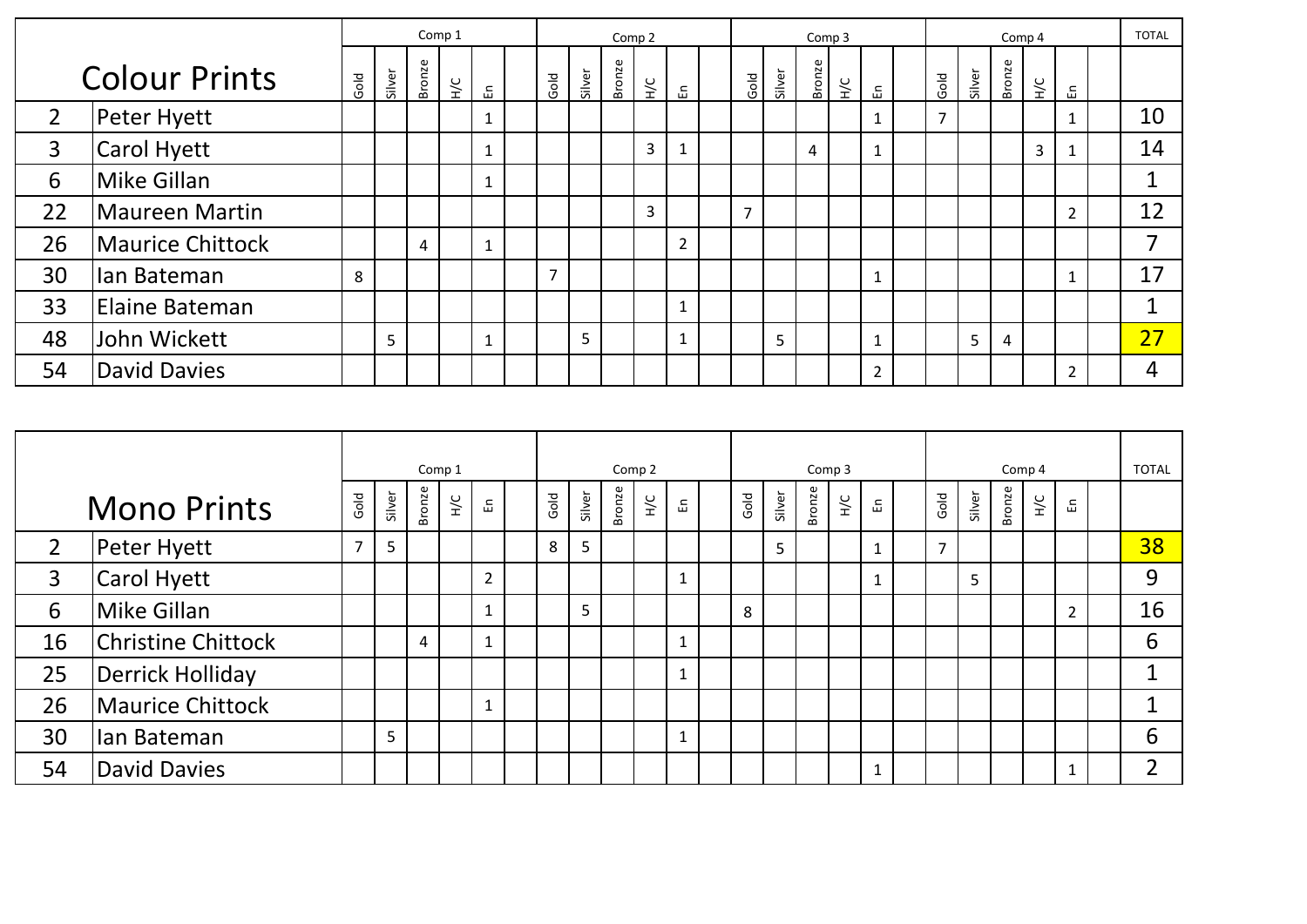|                |                           | Comp 1         |        |                |               |                |  | Comp 2         |        |                |                |                |  |                |        | Comp 3         |                         |                |      | <b>TOTAL</b> |                         |                |                |  |                         |
|----------------|---------------------------|----------------|--------|----------------|---------------|----------------|--|----------------|--------|----------------|----------------|----------------|--|----------------|--------|----------------|-------------------------|----------------|------|--------------|-------------------------|----------------|----------------|--|-------------------------|
|                | <b>DPI Images</b>         | Gold           | Silver | Bronze         | $\frac{C}{T}$ | 띵              |  | Gold           | Silver | <b>Bronze</b>  | $\frac{C}{L}$  | 品              |  | Gold           | Silver | Bronze         | $\frac{1}{2}$           | 됴              | Gold | Silver       | <b>Bronze</b>           | УC             | 品              |  |                         |
| $\mathbf{1}$   | Dave Evans                |                |        | 4              |               | $\mathbf{1}$   |  |                |        |                |                | $\overline{2}$ |  |                |        |                |                         | $\overline{2}$ |      |              |                         |                | $\overline{2}$ |  | 11                      |
| $\overline{2}$ | Peter Hyett               |                |        |                |               |                |  |                |        |                |                | $\mathbf{1}$   |  |                |        |                |                         |                |      |              |                         |                |                |  | $\mathbf 1$             |
| 5              | Sandra Morton             |                |        |                |               | $\overline{2}$ |  |                |        |                | 3              | $\mathbf{1}$   |  |                |        |                |                         | $\overline{2}$ |      |              |                         | 3              | $\mathbf{1}$   |  | 12                      |
| 6              | Mike Gillan               |                |        |                |               | $\mathbf{1}$   |  | $\overline{7}$ |        |                |                | $\mathbf{1}$   |  |                |        |                |                         | $\overline{2}$ |      |              | 4                       |                |                |  | 15                      |
| 8              | Huw Webberley             |                |        |                |               |                |  |                |        |                |                |                |  |                |        |                |                         |                |      |              |                         | $\overline{3}$ | $\mathbf{1}$   |  | $\overline{4}$          |
| 11             | Nova Fisher               |                |        |                |               | $\overline{2}$ |  |                |        | $\overline{4}$ |                | $\mathbf{1}$   |  |                |        |                |                         | $\overline{2}$ |      | 5            |                         |                | $\mathbf{1}$   |  | 15                      |
| 14             | <b>Brian Westaway</b>     |                |        |                |               | $\overline{2}$ |  |                |        |                |                | $\overline{2}$ |  |                |        | $\overline{4}$ |                         | $\mathbf{1}$   |      |              |                         |                | $\overline{2}$ |  | 11                      |
| 16             | <b>Christine Chittock</b> |                | 5      |                |               |                |  |                |        |                |                | $\overline{2}$ |  |                |        |                |                         | $\overline{2}$ |      |              |                         |                | $\overline{2}$ |  | 11                      |
| 21             | Jenny Baker               |                |        |                |               |                |  |                |        |                |                |                |  |                | 5      |                |                         | $\mathbf{1}$   |      |              |                         |                |                |  | 6                       |
| 22             | <b>Maureen Martin</b>     |                |        |                |               | $\overline{2}$ |  |                |        |                |                | $\overline{2}$ |  |                |        |                |                         | $\overline{2}$ |      |              |                         |                | $\mathbf{1}$   |  | $\overline{7}$          |
| 24             | <b>Tony Howell</b>        |                |        |                |               | $\overline{2}$ |  |                |        |                |                | $\overline{2}$ |  |                |        |                |                         |                |      |              |                         |                | $\overline{2}$ |  | 6                       |
| 25             | Derrick Holliday          | $\overline{7}$ |        |                |               | 1              |  |                |        |                | $\overline{3}$ | $\mathbf{1}$   |  |                |        |                |                         | $\overline{2}$ |      |              | $\overline{4}$          |                | 1              |  | 19                      |
| 26             | <b>Maurice Chittock</b>   |                |        |                |               |                |  |                |        |                |                | $\mathbf{1}$   |  |                |        |                |                         | $\overline{2}$ |      |              |                         |                | $\overline{2}$ |  | 5                       |
| 30             | Ian Bateman               |                |        |                |               | $\mathbf{1}$   |  |                |        | $\overline{4}$ |                |                |  | $\overline{7}$ |        | 4              |                         |                |      |              | $\overline{\mathbf{4}}$ | $\overline{3}$ |                |  | 23                      |
| 31             | <b>Ernie King</b>         |                |        |                |               | $\overline{2}$ |  |                |        |                |                | $\overline{2}$ |  |                |        | 4              |                         | $\mathbf{1}$   |      |              |                         |                | $\overline{2}$ |  | 11                      |
| 33             | Elaine Bateman            |                |        |                | 3             | $\mathbf{1}$   |  |                |        |                |                | $\overline{2}$ |  |                |        |                |                         |                |      |              |                         |                | $\overline{2}$ |  | 8                       |
| 34             | Lina Valukyniene          |                |        |                |               |                |  | $\overline{7}$ |        | $\overline{4}$ |                |                |  |                |        |                | $\mathbf{3}$            | $\mathbf{1}$   | 8    |              |                         |                | $\mathbf{1}$   |  | 24                      |
| 36             | Chaz Madge                |                |        |                | 3             | $\mathbf{1}$   |  |                |        | $\pmb{4}$      |                | $\mathbf{1}$   |  |                |        |                |                         |                |      |              |                         |                |                |  | 9                       |
| 37             | Andy Lock                 |                |        |                |               |                |  |                |        |                |                |                |  |                |        |                | $\overline{\mathbf{3}}$ | $\mathbf 1$    |      |              |                         |                |                |  | $\overline{\mathbf{4}}$ |
| 38             | Deirdre Jennings          |                |        |                |               | $\overline{2}$ |  |                |        |                |                | $\overline{2}$ |  |                |        |                |                         |                |      |              |                         |                | $\overline{2}$ |  | 6                       |
| 40             | Kristina Adamson          |                |        |                | 3             | $\mathbf{1}$   |  |                |        |                | $\overline{3}$ | $\mathbf{1}$   |  |                |        |                |                         | $\overline{2}$ |      |              |                         |                | $\overline{2}$ |  | 12                      |
| 43             | Lynn Middleton-Flynn      |                |        | $\overline{4}$ | 3             |                |  |                |        |                |                | $\overline{2}$ |  | $\overline{7}$ | 5      |                |                         |                |      |              |                         |                | $\overline{2}$ |  | 23                      |
| 47             | <b>David Gillings</b>     |                |        |                |               |                |  |                |        |                |                |                |  |                |        |                |                         |                |      |              |                         |                | $\overline{2}$ |  | 2 <sup>1</sup>          |